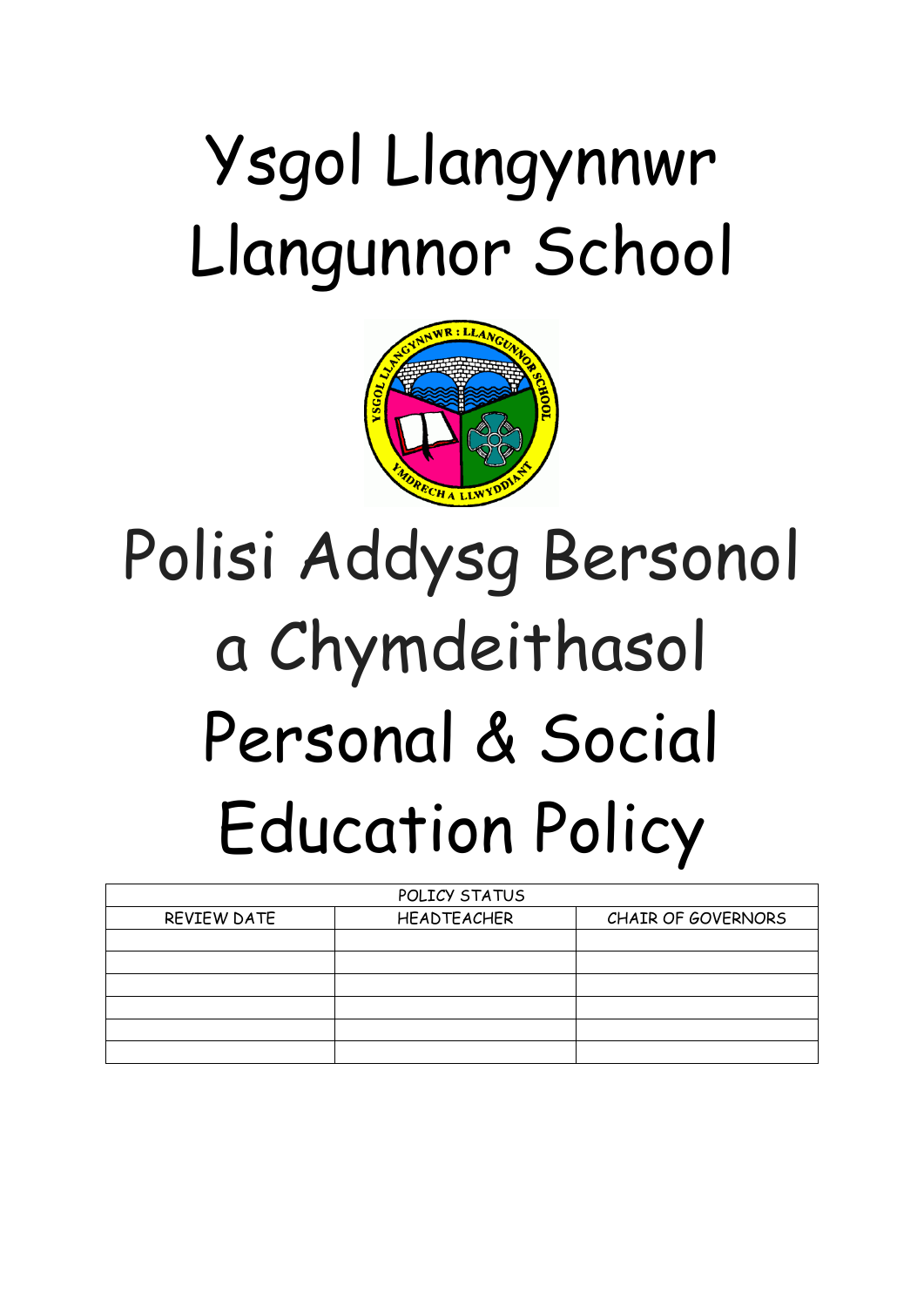## **Policy for Personal and Social Education**

#### **Document Purpose**

This policy reflects the values and philosophy of Llangunnor School in relation to the teaching and learning of Personal and Social Education. It gives a framework within which all staff, both teaching and non-teaching, work and it gives guidance on planning, teaching and assessment.

#### **Audience**

This policy document, having been presented to and agreed by the whole staff and the Governing Body, is distributed to all individual members of the teaching staff and Llangunnor school governors. Further copies are also available for non-teaching staff and visiting teachers in the headteacher's office.

#### **Subject Aims**

Personal and social education forms part of the basic curriculum for all pupils. The aims of teaching PSE at Llangunnor School are consistent with our school philosophy and take account of aspects of Personal and Social Development, Well-Being and Cultural Diversity within the Foundation Phase and the PSE guidelines within the National Curriculum for Wales.

The aims of PSE are to:-

- develop learners' self-esteem and a sense of personal responsibility
- promote self-respect, respect for others and celebrate diversity
- equip learners to live safe, healthy lives
- prepare learners for the choices and opportunities of lifelong learning
- empower learners to participate in their schools and communities as active responsible citizens locally, nationally and globally
- foster positive attitudes and behaviour towards the principles of sustainable development and global citizenship

• prepare learners for the challenges, choices and responsibilities of work and adult life..

#### **Skills across the Curriculum**

At Key Stage 2, pupils will be given opportunities to build on the skills they have started to acquire and develop during the Foundation Phase. Learners will continue to acquire, develop, practise, apply and refine these skills through group and individual tasks in a variety of contexts.

#### Developing Thinking

Learners develop their thinking across the curriculum through the processes of planning, developing and reflecting.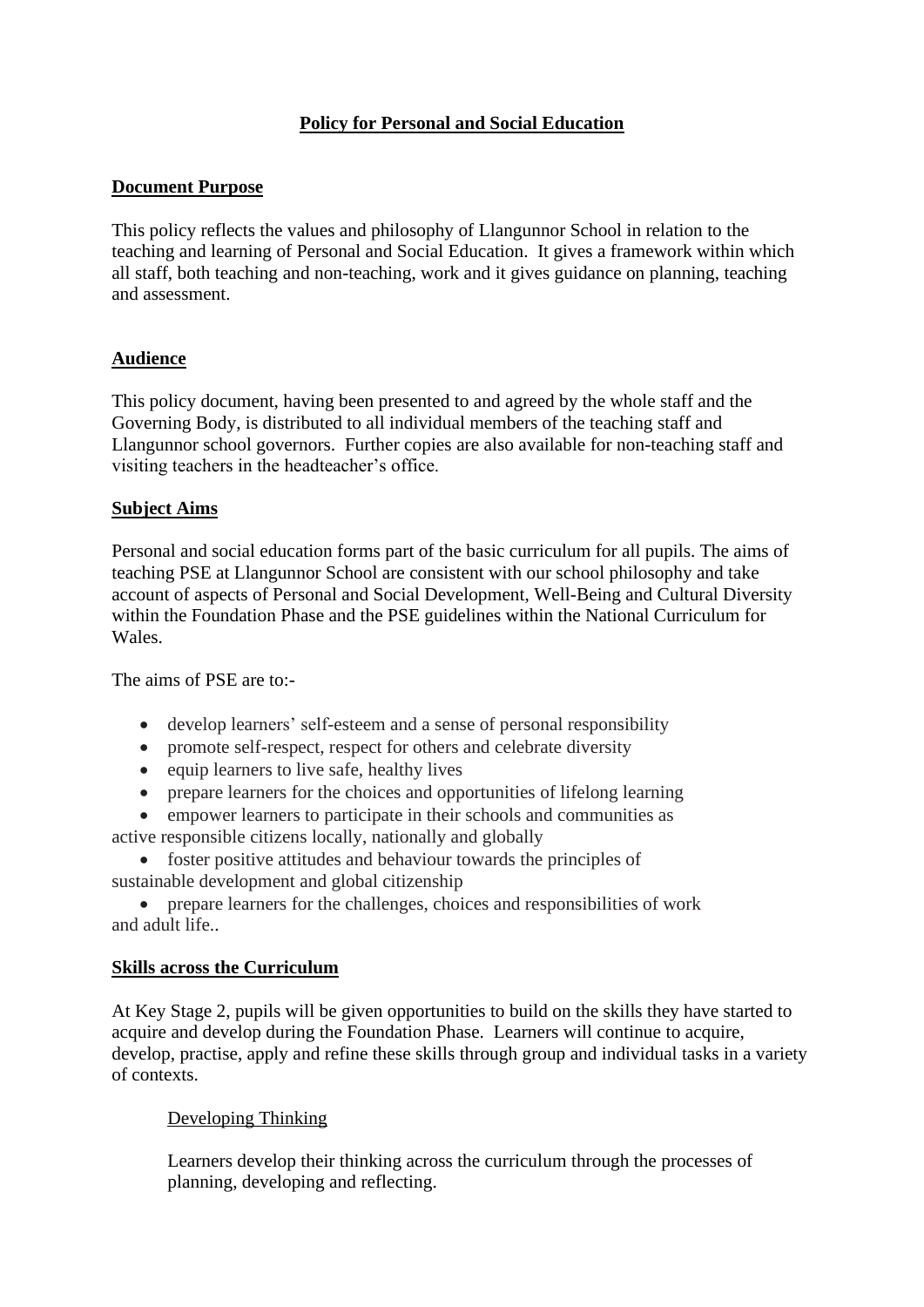In **personal and social education**, learners engage in a wide range of personal and social issues that require decision-making and action through planning personal responses, developing understanding, and reflecting upon outcomes for themselves and others..

#### Developing communication

Learners develop their communication skills across the curriculum through the skills of oracy, reading, writing and wider communication.

In **personal and social education**, learners communicate through researching, listening to others and discussing in small and large groups, and sharing information and ideas with peers about a wide variety of personal, social and community issues.

#### Developing number

Learners develop their number skills across the curriculum by using mathematical information, calculating, and interpreting and presenting findings.

In **personal and social education**, learners gather, select and analyse numerical information to develop evidence to support their understanding of issues.

#### Developing ICT

Learners develop their ICT skills across the curriculum by finding, developing, creating and presenting information and ideas and by using a wide range of equipment and software.

In **personal and social education**, learners develop both their purposeful application of ICT skills and their understanding of the benefits and risks of using current and emerging technologies. They gain an understanding of the importance of adopting safe and legal practices which minimise risks to themselves and others when using digital communications, along with an appreciation of the need to show respect towards others.

## **Curriculum Cymreig**

We aim to give the children opportunities to develop and apply knowledge and understanding of the cultural, economic, environmental, historical and linguistic characteristics of Wales.

In **personal and social education**, learners develop an understanding of the nature of communities in Wales and the roles, relationships, conflicts and inequalities that affect the quality of life. Learners acquire the skills, values and knowledge that equips them to participate in decision-making within their communities, locally, nationally and globally.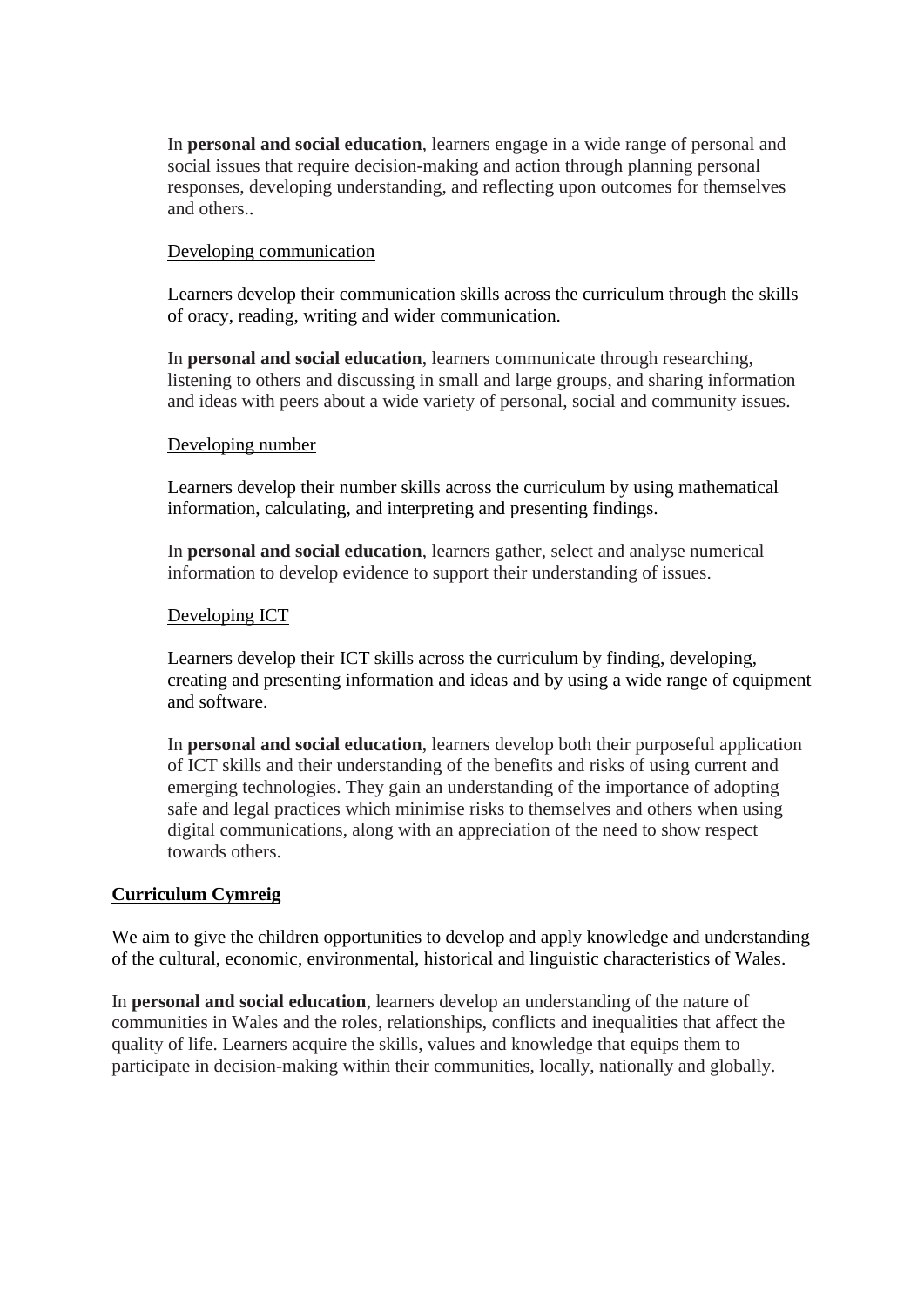## **PSE**

Pupils at Llangunnor School are given opportunities to promote their health and emotional well-being and moral and spiritual development; to become active citizens and promote sustainable development and global citizenship and to prepare for lifelong learning.

## **Foundation Phase Skills (Personal and Social Development, Well-Being and Cultural Diversity)**

## **Personal development**

Children should be given opportunities to:

- become independent in their personal hygiene needs and to be more aware of personal safety
- express and communicate different feelings and emotions their own and those of others
- show curiosity and develop positive attitudes to new experiences and learning
- take risks and become confident explorers of their indoor and outdoor environment
- experiment with new learning opportunities, including ICT
- become independent thinkers and learners
- develop an awareness of what they are good at and understand how they can improve their learning and use feedback to improve their work
- concentrate for lengthening periods
- value the learning, success and achievements of themselves and other people.

## **Social development**

Children should be given opportunities to:

- be aware of and respect the needs of others
- take responsibility for their own actions
- consider the consequences of words and actions for themselves and others
- develop an understanding of the behavioural expectations of the setting/school and understand that rules are essential in an ordered community

• develop an understanding of what is fair and unfair and to be willing to compromise form relationships and feel confident to play and work cooperatively

- value friends and families and show care and consideration
- appreciate what makes a good friend
- develop a positive self-image and a sense of belonging as part of different communities and have an understanding of their own Welsh identity
- develop an awareness of different cultures and the differing needs, views and beliefs of other people in their own and in other cultures
- treat people from all cultural backgrounds in a respectful and tolerant manner
- develop an understanding of the diversity of roles that people play in different groups and communities
- begin to question stereotyping.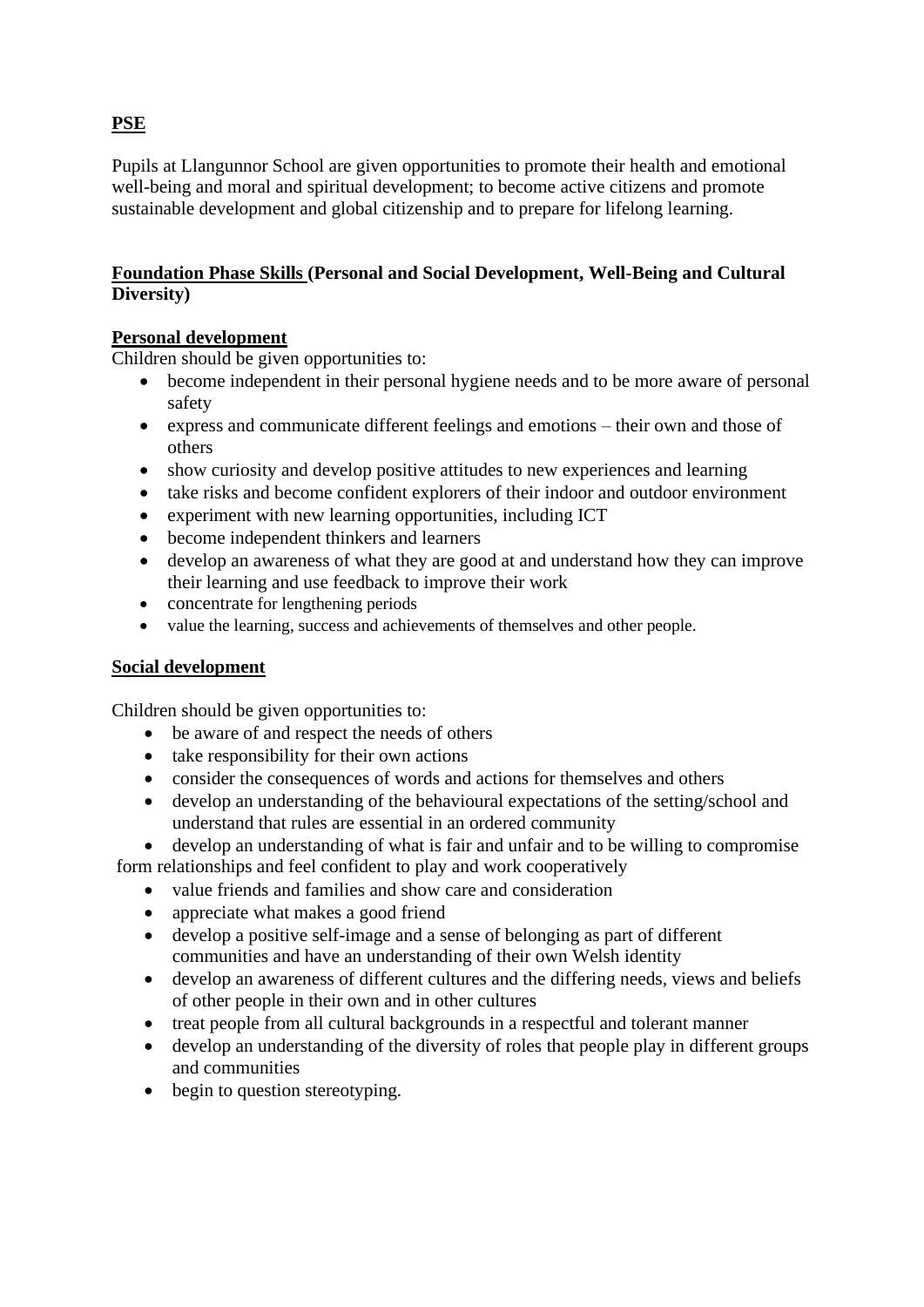## **Moral and spiritual development**

Children should be given opportunities to:

respond to ideas and questions enthusiastically, sensitively, creatively, and intuitively communicate about what is good and bad, right and wrong, fair and unfair, caring and inconsiderate

- communicate and reflect on the decisions made in stories, situations or personally, suggesting alternative responses
- respond personally to simple imaginary moral situations giving reasons for decisions made
- use stories or situations to raise questions about why some things are special
- express ideas and feelings creatively, explaining why they are significant
- talk about the choices available to individuals and discuss whether the choices
- available make a decision easier or more complex
- ask questions about how and why special things should be treated with respect and respond personally
- ask questions about what is important in life from a personal perspective and from the perspective of others.

## **Well-being**

Children should be given opportunities to:

- value and contribute to their own well-being and to the well-being of others
- be aware of their own feelings and develop the ability to express them in an appropriate way
- understand the relationship between feelings and actions and that other people have feelings
- demonstrate care, respect and affection for other children, adults and their environment
- develop a growing interest in the world around them and understand what their environment has to offer when playing alone and with others
- understand and regognise that changes happen to their bodies as they exercise and describe the changes to their breathing, heart rate, appearance and feelings
- devolop an understanding that exercise and hygiene and the right types of food and drink are important for healthy bodies

## **Key Stage 2 PSE Skills**

## **Developing Thinking page 18**

## **Learners should be given opportunities to:**

- identify links between cause and effect
- distinguish between 'facts', beliefs and opinions
- form personal opinions and make informed decisions
- use appropriate techniques for personal reflection.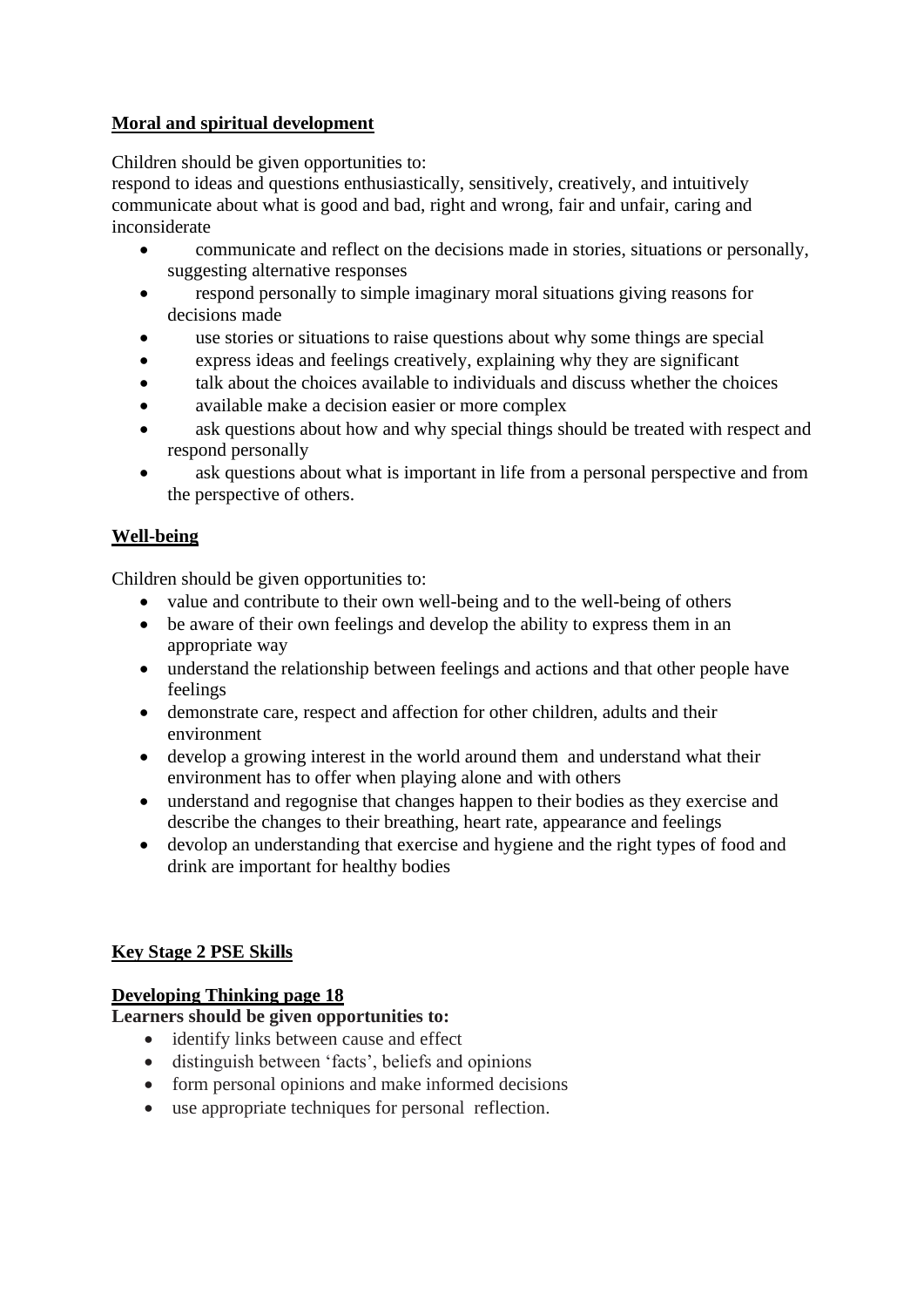#### **Developing communication**

#### **Learners should be given opportunities to:**

- listen carefully, question and respond to others
- express their views and ideas confidently through a range of appropriate methods
- contribute to class discussions and take part in debates.

## **Developing ICT**

## **Learners should be given opportunities to:**

- find and develop information and ideas
- create and present information and ideas
- use ICT safely with appropriate support and guidance.

## **Developing number**

## **Learners should be given opportunities to:**

- select data from given information presented in a range of numerical and graphical ways
- gather information in a variety of ways, including simple questionnaires or databases to support understanding of PSE-related issues.

## **Working with others**

## **Learners should be given opportunities to:**

- work cooperatively to solve problems
- make and maintain friendships and other relationships
- resist unwanted peer pressure and behaviour
- empathise with others' experiences and feelings
- manage different emotions and develop strategies to resolve conflict and deal with bullying
- ask for personal support and advice.

## **Improving own learning**

## **Learners should be given opportunities to:**

- experience various learning styles and recognise the ways in which they learn best
- reflect on progress, identify strengths and weaknesses and set targets for improvement
- apply learning to similar situations within school
- develop practical skills necessary for everyday life.

## **Curriculum and School Organisation**

In order to achieve the aims outlined previously, the teaching of PSE at Llangunnor is approached in a flexible way throughout the school within the Foundation Phase and KS2.

The planned teaching of relevant PSE skills, attitudes and values, and knowledge and understanding are introduced and taught within National Curriculum subjects and RE.

The PSE programme of study has been integrated into other schemes of work, rather than being encompassed within its own Scheme of Work. These schemes are devised and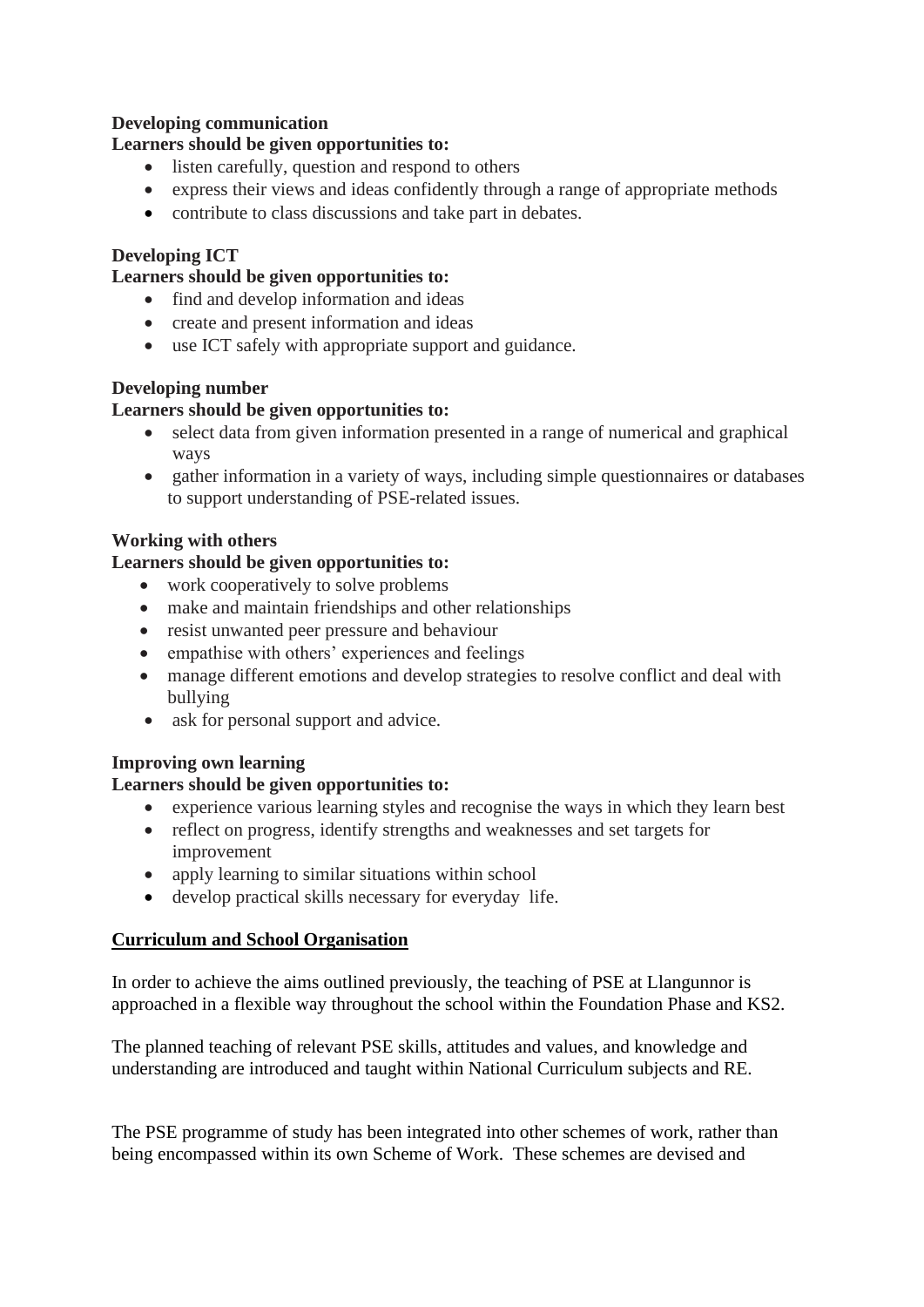matched to the KS2 Programme of Study, including skills and range to ensure full coverage of the National Curriculum for Wales throughout the school.

At the foundation phase all aspects of learning will be interlinked for young children; they do not compartmentalise their learning and understanding into curriculum areas. The seven Areas of Learning are complementary. During a single activity a child may be acquiring skills, knowledge and understanding in more than one Area of Learning.

At KS2 PSE may be regarded as a supplementary subject in a topic which has another curriculum area as its focus, e.g. English and RE.

At Llangunnor School a whole school planning approach is adopted.

The teaching staff at both the Foundation Phase and Key Stage 2 meet on a termly basis to discuss and plan appropriate activities for the term for each year group – thus ensuring continuity and progression with no duplication of work.

Each class teacher then ensures that during the term all PSE skills specified for that particular term in our school's 2 year cycle plan are targeted. Each class teacher has the flexibility to introduce and complete the suggested activities according to their own interpretations and personal expertise.

#### **Roles and Responsibilities of the PSE Co-ordinators**

PSE has a Curriculum Team made up of a teacher from both the Foundation Phase and KS2 - Namely Mrs Menna Mason and Mrs Catrin Thomas. Both teachers are designated as the Curriculum Co-ordinator.

Every member of staff has the opportunity to request PSE courses as part of their continual professional development but attendance at these courses is at the discretion of the Headteacher and the BEST co-ordinator.

It's also the role of the PSE co-ordinators to ensure that the school is adequately resourced in terms of equipment, books, CD roms etc. The resources are purchased from an allowance allocated to each subject in accordance to the school's purchasing policy. Resources are regularly audited and kept centrally.

## **Time Allocation**

The organisation of PSE teaching will differ between each year group as well as between the Foundation Phase and Key Stage 2 and the amount of time allocated to PSE in any one week may vary due to its integration within other subjects.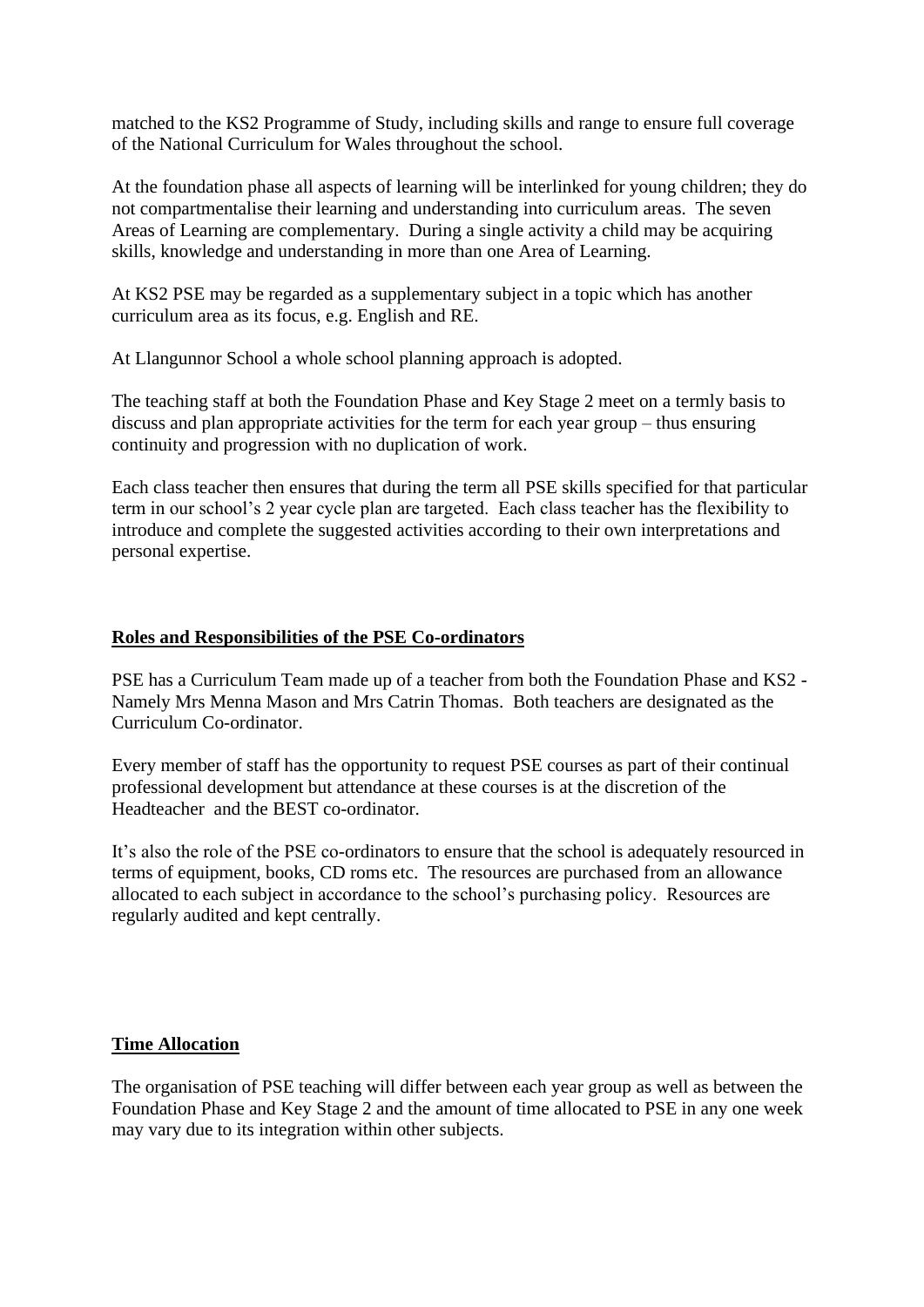However, class teachers and the PSE Curriculum Team endeavour to ensure that the subject is adequately represented when included within other subjects.

#### **Class Organisation and Teaching Style**

Within any one class and within the range of PSE topics/work children are given the opportunity to work as a class, as part of a group and as individuals.

There are occasions when whole class activities are appropriate in the teaching of PSE. These may include the introduction of a new topic or theme or the introduction of activities leading to further group work or when an activity may generate so much excitement and enthusiasm it is impossible to work with one group at a time.

Group work in PSE is organised so as to promote co-operation and effective learning and understanding. Children may be grouped according to age, ability or other criteria such as friendship. Every effort is made to ensure that work is carefully differentiated and matched for each group.

Individual tasks allow children opportunities to develop their own skills and concepts at their own pace. Such activities also allow the teacher to cater for all the needs of the children within a class.

The choice of class organisation will be determined by the learning task or activity, the PSE being studied and the resources being used.

#### **Teaching and Learning**

It is imperative that as a school we review and update our teaching pedagogy in order that learners have experience of, engage in and master the skills demanded of today's citizens.

At Llangunnor School a development programme for thinking skills and Assessment for Learning aims to support more effective learning. Reference is made to the four areas of learning within the Skills Framework 3-19 year olds in Wales.

Developing thinking can be defined as developing patterns of thinking that help learners acquire deeper understanding and enable them to explore and make sense of their world. It refers to processes of thinking that plan, develop and reflect. These processes enable learners to plan their work, to think creatively and critically and to reflect on their learning making links within and outside school.

Assessment for learning is the process of finding out where learners are within a learning continuum, where they need to go and how best to get there.

The following essential features reflect the pedagogy of Llangunnor School:

• focus more on **how** to learn, i.e. the *process* of learning, than on what to learn, i.e. the subject knowledge and skills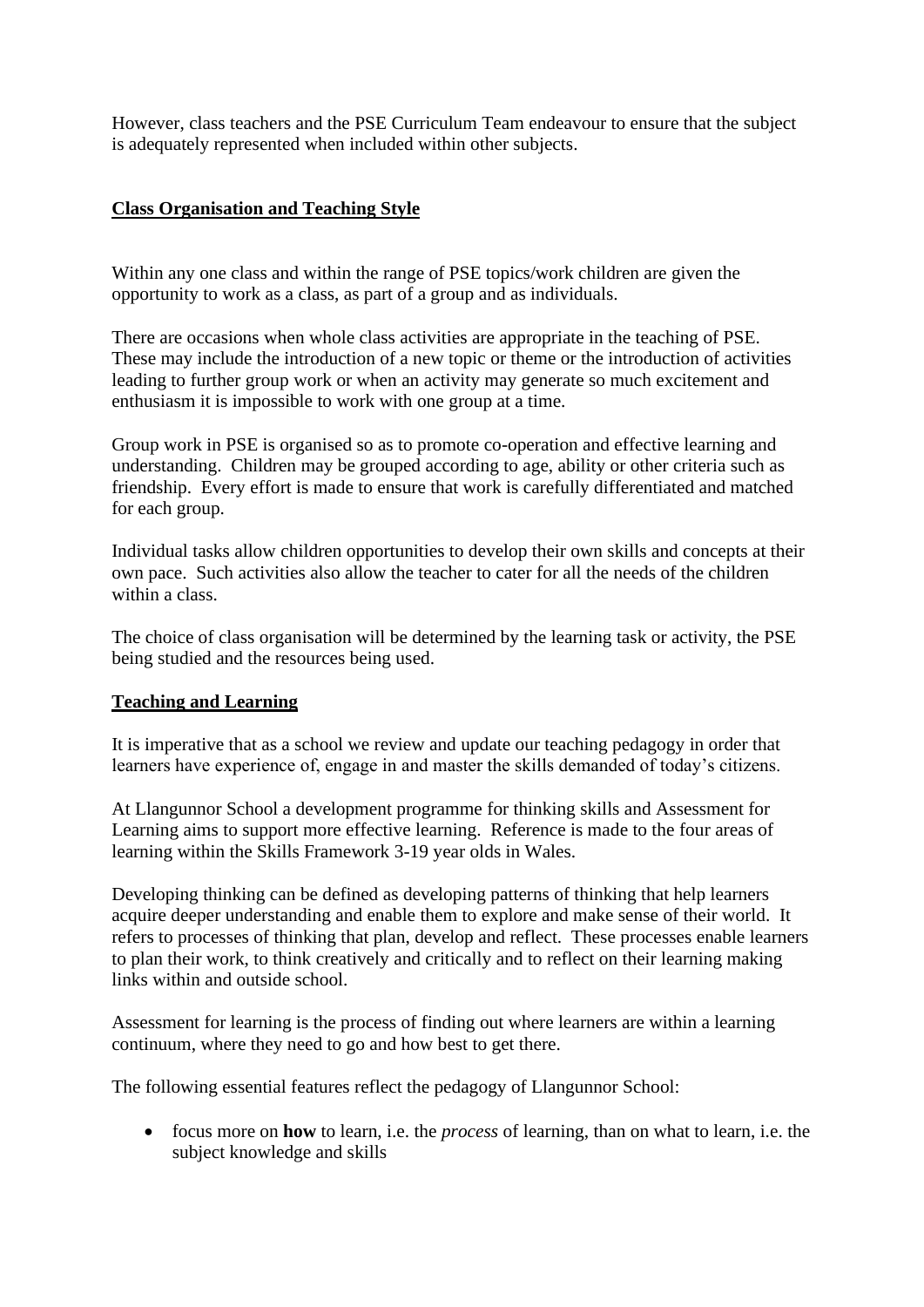- learners are frequently required to verbalise and to articulate their thinking/learning so that the processes are made more *explicit and visibl*e in the classroom
- learners and teachers have a common language of learning
- focus on group collaboration and co-operation, with teachers facilitating learning
- learners support each others' efforts to learn and jointly construct their learning
- learners take responsibility for their own learning and make informed decisions
- learners reflect, monitor and self-evaluate their own progress
- learners are encouraged to transfer their learning across contexts and to make connections
- the environment is sensitive and constructive so that learners feel safe to make mistakes
- the classroom is a reflective environment where a community of learning can be established

At the Foundation Phase, Llangunnor School provides the following approaches for its pupils:

During the **Focused Tasks** it is the adult's role to lead, develop ideas, listen, respond to the children's theories and suggestions and teach directly skills, knowledge and concepts. The adult initiates, directs and models what children need to learn in order to become confident and independent life long learners.

The **Enhanced Provision** involves the adult enriching and extending the learning by providing additional resources, introducing new ideas and providing time for exploration. The **Continuous Provision** is about children playing and having fun and even though the adult must ensure that the children get the most out of their play, the activities should be child initiated at all times. The children should always be provided with a high quality indoor and outdoor learning environment ensuring good learning opportunities.

At the Foundation Phase and KS2 a number of thinking skills and assessment for learning strategies are developed and progressively used in classrooms to support more effective learning e.g. Let's Think, ACTS, CAME, CASE, "think, pair, share," traffic light system, peer assessment.

## **Assessment / Recording / Reporting**

At Llangunnor School we feel it is essential that all members of staff working with children have an understanding of child development and the needs of children. By observing our children carefully noting their progress, involvement and enjoyment, as well as focusing on the attainment of predetermined outcomes, we feel, that we are able to plan a more appropriate curriculum that supports children's development according to individual needs.

At the Foundation Phase by observing our children while they are involved in activities, we will find out how the children's skills are developing and what they are able to do. We'll also be able to gather information on what the children know and understand, as well as their personal preferences.

It is important to note that not all observations will have a predetermined aim or rationale (in fact, many result from observing). Children may be observed on a daily basis as they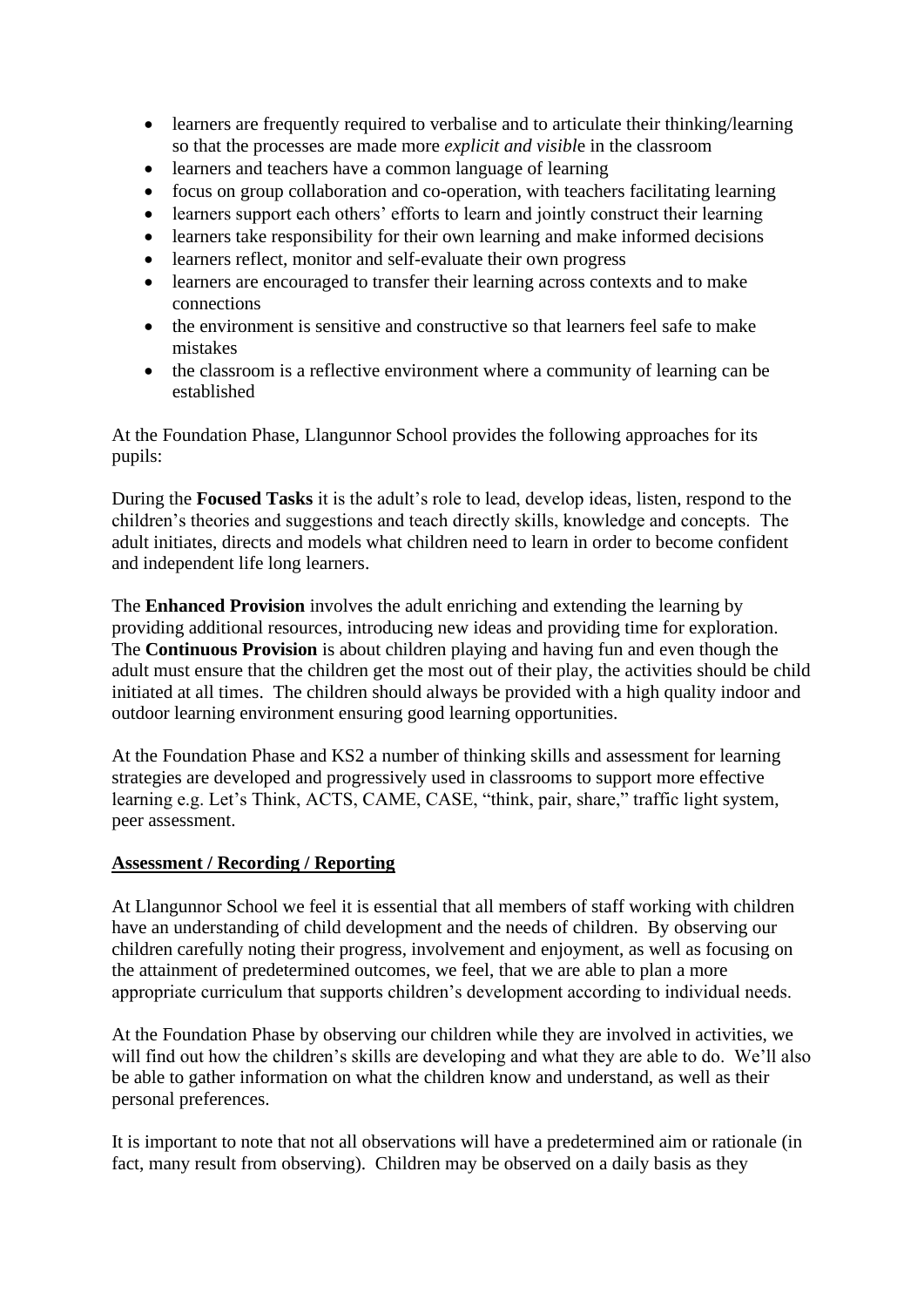undertake their activities. Observing children is equally informative whether the observation takes place indoors or outdoors.

At Llangunnor School we feel it is not necessary to record all that is observed, but it is important to use the relevant information and judgements concerning children's development and significant achievements in future planning. Data and information gathered when observing children is an important tool in developing a complete picture of the children.

Through observing and listening members of staff are able to gather evidence before and after children have been taught a skill and over a period of time. This enables us to assess how much progress the children have made and whether they need further opportunities to consolidate their learning.

By using a variety of teaching methods we will be able to determine the learning preferences/styles of individual children. The members of staff will also receive information on how successful certain activities and opportunities have been.

The main purpose of observing children is to determine where they are on the learning continuum in order to move them along, and to identify any difficulties, misinterpretations or misunderstandings.

Therefore, through continuous observation and keeping termly examples of work, photographs and personal comments and targets in their cumulative records we will gather a full and purposeful picture of every child's development.

As previously mentioned, at KS2 and the Foundation Phase Assessment for Learning shows teachers where learners are within a learning continuum, where they need to go and how best to get there.

## **Equal Opportunities**

All teaching and non-teaching staff at Llangunnor School are responsible for ensuring that all pupils, irrespective of gender, ability, ethnicity and social circumstances, have access to the whole curriculum and opportunities to make the greatest progress possible in all areas of the curriculum while in our school.

All children in all year groups in both the Foundation Phase and KS2 have an equal opportunity to undertake all aspects of work in PSE and have equal access to PSE-based teaching and learning throughout any one school year.

The monitoring of the policy for equal opportunities in terms of its operators is ultimately the responsibility of the Headteacher and the Senior Management Team but every member of staff is responsible for the day to day operation of the policy in terms of promoting good practice.

#### **Special Educational Needs**

The school aims to provide an integrated education for all children with special educational needs, whilst aiming to provide the entitlement of access to a full and balanced curriculum,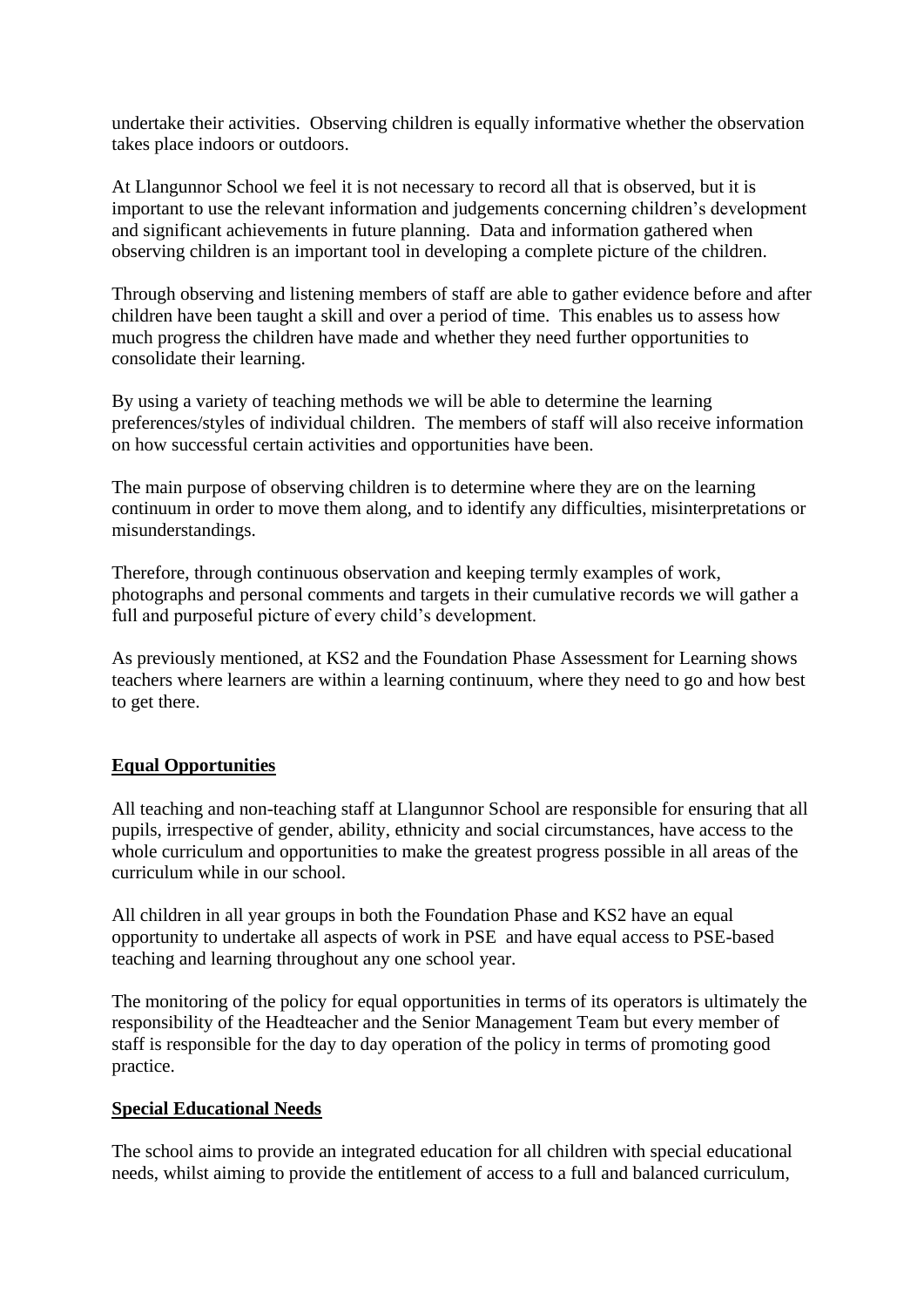including Personal and Social Development, Well-Being and Cultural Diversity (from the Framework for Children's Learning for 3-7 year olds in Wales) and the Personal and Social Education Framework for 7 to 19 year olds in Wales.

At Llangunnor School, a variety of teaching approaches are adopted to cater for the needs of children who have special educational needs. Often children with learning difficulties will follow the same scheme of work as their peer group with the adaptation of one or more of the following teaching strategies.

- differentiated tasks often children with SEN will follow the scheme of work suggested for younger year groups.
- differentiation through outcome children with SEN complete the same practical activities as their peer group but are asked to record their findings in simpler forms.
- LSA support children who are statemented and have access to full time or part time support receive help and guidance from their appointed LSA. Also, children with SEN will sometimes work as small groups under the careful watch of a LSA.
- Special Needs Co-ordinator support children with SEN are either withdrawn from class to complete tasks on a 1:1 basis or receive individual support in their respective classrooms.

## **Education for Sustainable Development and Global Citizenship**

Pupils will be given opportunities to develop the skills, knowledge, attitudes and values to participate in individual and collective decision-making, both locally and globally, that will improve the quality of life now without damaging the planet for the future. They need to be helped to understand the global forces which shape their lives and to acquire the ability to challenge injustice and inequality that will equip them to promote a more equitable and sustainable world.Education for sustainable development and global citizenship involves learning about the links between society, economy and the environment and between our own lives and those of people throughout the world; about the needs and rights of both present and future generations; about the relationships between power, resources and human rights; and about the local and global implications of human activities and the actions that individuals and organisations can take in response to local and global issues. Concepts such as energy use, climate change, loss of biodiversity and the impact of global poverty are brought to life, understood, acted upon and evidenced through actions by learners, whilst at school or college and through their lives in the wider community.

## **Health and Safety**

Guidance regarding health and safety issues in all PSE activities can be found in the school's health and safety policy.

## **Evaluation**

Evaluation is carried out to enhance the teaching and learning of PSE within our school. It is the responsibility of all staff to monitor and evaluate the curriculum provision made for PSE within the school in order that pupils make the greatest possible progress. The school